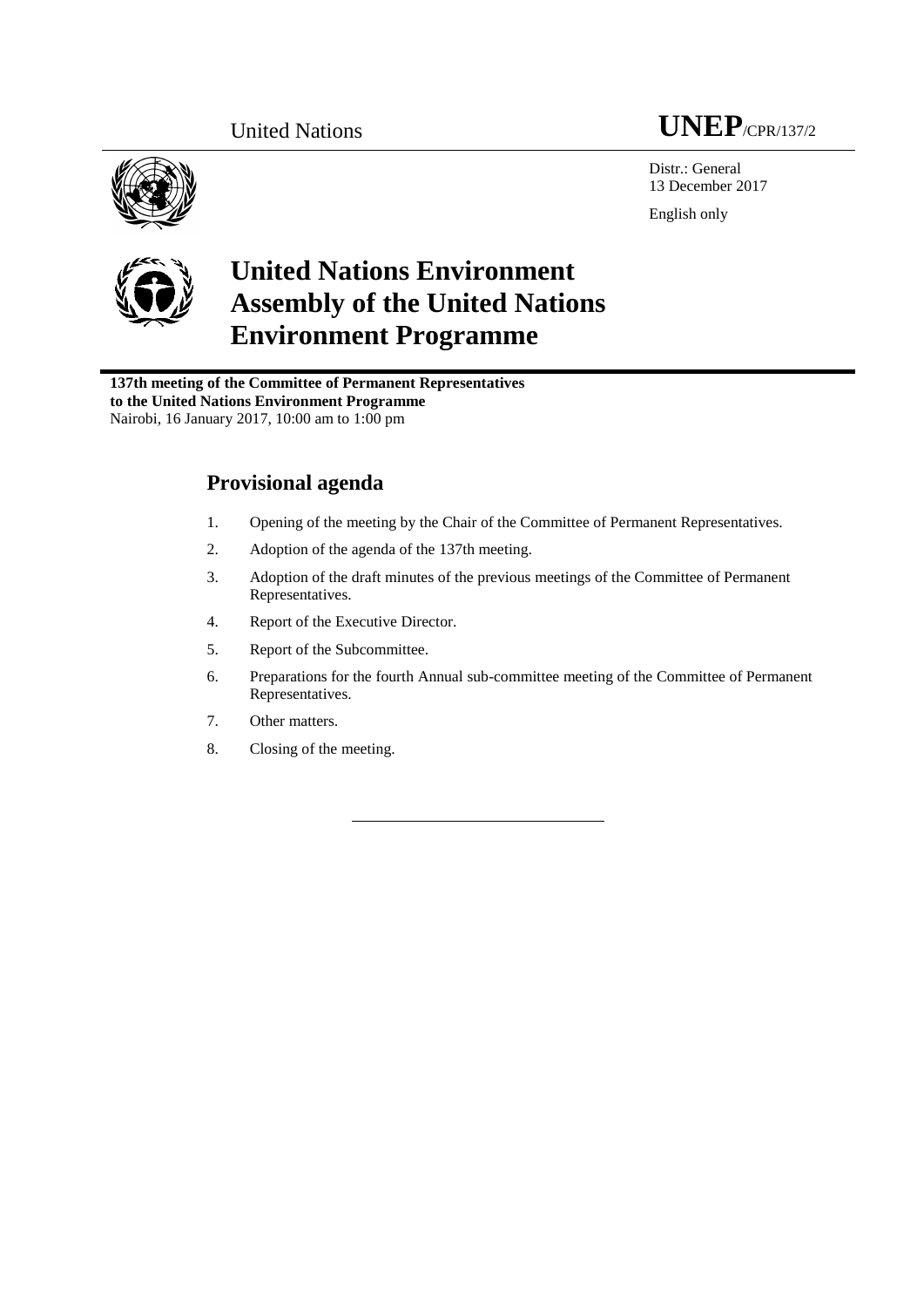

Distr · General 14 December 2016 English only





# **United Nations Environment Assembly of the United Nations Environment Programme**

**137 th meeting of the Committee of Permanent Representatives to the United Nations Environment Programme** Nairobi, 16 January 2017, 10:00 am to 1:00 pm

## **Annotated provisional agenda**

### **1. Opening of the meeting by the Chair of the Committee of Permanent Representatives.**

The meeting is expected to be opened at 10:00 a.m. by H.E. Ms. Julia Pataki, Chair of the Committee of Permanent Representatives to UNEP and Permanent Representative of Romania.

#### **2. Adoption of the agenda of the 137th meeting.**

The Chair will propose the adoption of the agenda for the 137th meeting of Committee of Permanent Representatives, as set out in UNEP/CPR/137/2.

#### **3. Adoption of the draft minutes of previous meetings of the Committee of Permanent Representatives**

The Chair will propose the adoption of the draft minutes of the 136th meeting held on 29 September 2016 and of the Extraordinary meeting held on 5 December 2016.

### **4. Report of the Executive Director.**

Mr. Erik Solheim Steiner, Executive Director of the United Nations Environment Programme, will provide an update on the key activities undertaken by the Secretariat since the  $137<sup>th</sup>$ meeting and outline the main priorities for the coming months.

#### **5. Report of the subcommittee.**

The Chair will report on the main outcomes of the subcommittee meetings of the Committee of Permanent Representatives, held since the 136<sup>th</sup> meeting of the Committee.

#### **6. Preparations for the fourth Annual sub-committee meeting of the Committee of Permanent Representatives.**

The meeting is expected to discuss preparations for the fourth Annual sub-committee meeting of the Committee of Permanent Representatives to be held from 6 to 9 March 2017 followed by the 138<sup>th</sup> Meeting of Committee of Permanent Representatives on 10 March 2017, on the basis of a Note by the Secretariat on the subject.

#### **7. Other matters.**

The meeting will consider any other matters related to its work.

#### **8. Closing of the meeting.**